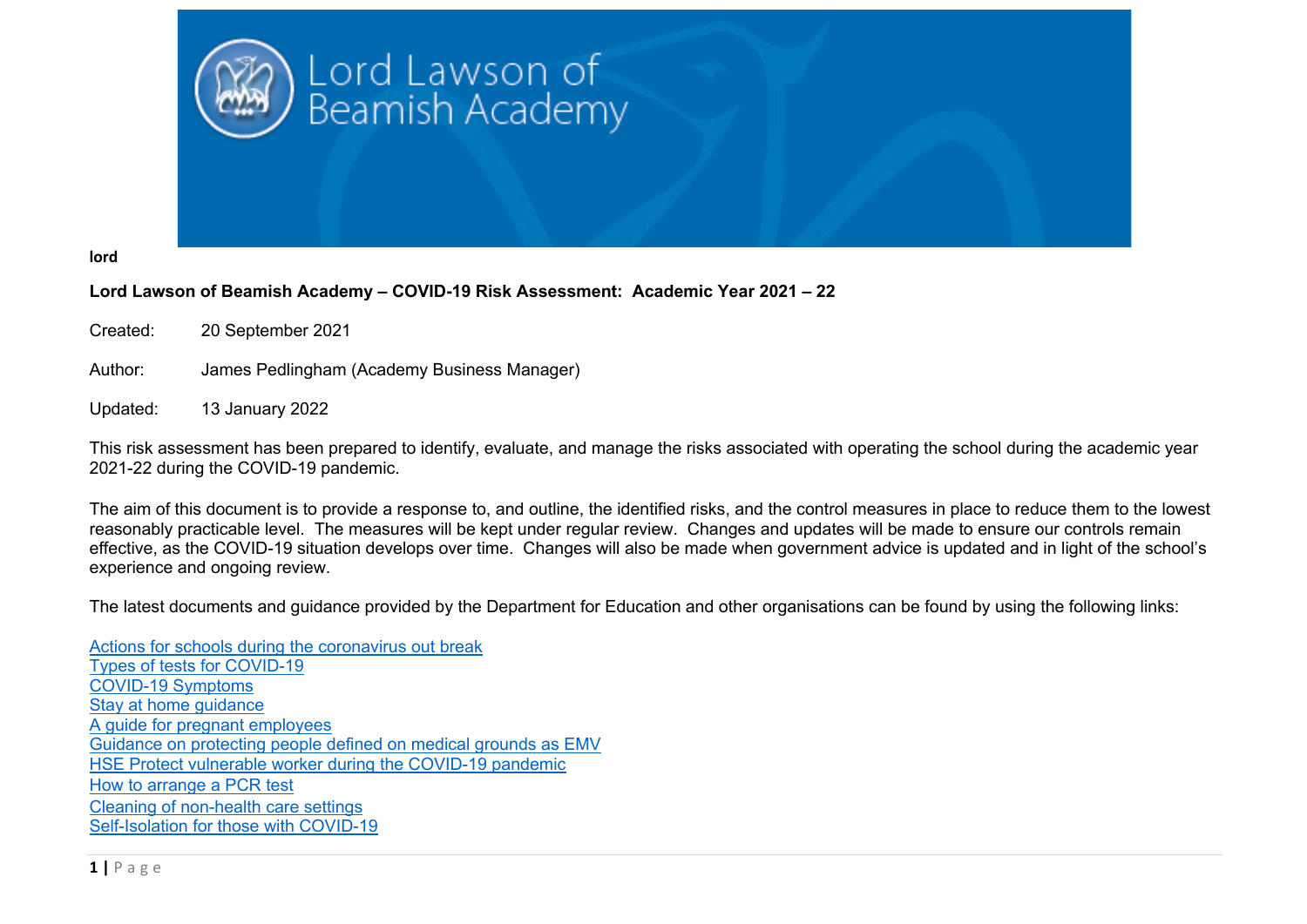

| <b>Risk Description</b>                                                                                                                                                | Control measures and actions put in place to<br>reduce the identified risk                                                                                                                                                                                                                                                                                                                                                                                                                                                        | <b>Additional Comments</b>                                                                                                                                                                                                                                                                                                                                                                                                                                                                                                                                                                                                                                |
|------------------------------------------------------------------------------------------------------------------------------------------------------------------------|-----------------------------------------------------------------------------------------------------------------------------------------------------------------------------------------------------------------------------------------------------------------------------------------------------------------------------------------------------------------------------------------------------------------------------------------------------------------------------------------------------------------------------------|-----------------------------------------------------------------------------------------------------------------------------------------------------------------------------------------------------------------------------------------------------------------------------------------------------------------------------------------------------------------------------------------------------------------------------------------------------------------------------------------------------------------------------------------------------------------------------------------------------------------------------------------------------------|
| Staff/Students<br>displaying one or more<br>of the COVID-19<br>symptoms, or have a<br>confirmed positive<br>COVID-19 test result<br>received through Test<br>and Trace | Staff/students:<br>must not come into school but stay at home and<br>arrange for a COVID-19 test to be taken;<br>should stay at home until the result of the test has been<br>confirmed;<br>should return to school if a negative test result is<br>received, as long as they feel well enough;<br>should self-isolate at home following the latest guidance<br>for self-isolation – see link above. Test and Trace will<br>inform the staff/student of the time and day they will no<br>longer be required to self-isolate from. | When a student is unable to attend school because<br>they are complying with clinical and/or public health<br>advice, the school will provide access to remote<br>teaching and learning.<br>The school can take the decision to refuse to allow a<br>student to attend school if, in the school's reasonable<br>judgement, it is necessary to protect other students<br>and staff from possible infection with COVID-19.<br>18-year-olds will be treated in the same way as<br>children until six months after their 18th birthday (to<br>allow them the opportunity to get fully vaccinated) at<br>which point they will be subject to the same rules as |
|                                                                                                                                                                        | Students under the age of 18 years old will no longer be<br>required to self-isolate if they are contacted by Test and<br>Trace as a close contact of a positive COVID-19 case.<br>They will be informed that they have been in close<br>contact with a positive case and advised to take a test.<br>The school will encourage all individuals to take a test if<br>advised to do so.                                                                                                                                             | adults; therefore, if they choose not to get vaccinated,<br>they will need to self-isolate if identified as a close<br>contact.                                                                                                                                                                                                                                                                                                                                                                                                                                                                                                                           |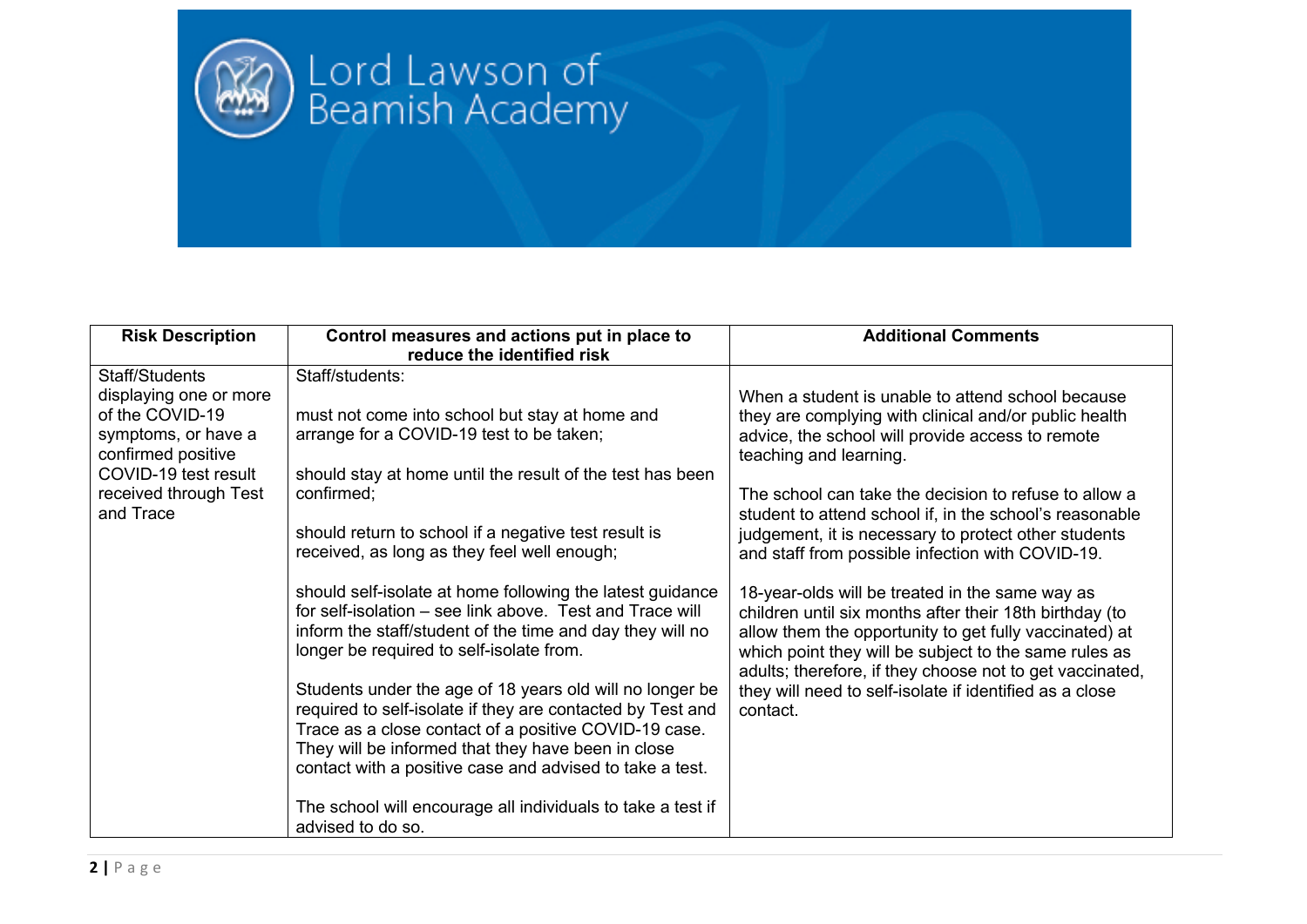

| Staff/students who<br>develop any COVID-19<br>symptoms whilst in<br>school | Staff/students will be sent home immediately.<br>They will be advised to follow the guidance for<br>households with possible or confirmed COVID-19                                  | If a student displays COVID-19 symptoms, or has a<br>positive test, at school, they must avoid using public<br>transport and, wherever possible, be collected by a<br>member of their family or household. |
|----------------------------------------------------------------------------|-------------------------------------------------------------------------------------------------------------------------------------------------------------------------------------|------------------------------------------------------------------------------------------------------------------------------------------------------------------------------------------------------------|
|                                                                            | infection - Stay at home guidance.                                                                                                                                                  |                                                                                                                                                                                                            |
|                                                                            | Advised to arrange a test as soon as possible, if                                                                                                                                   | If parents cannot arrange to have their child collected, if<br>age-appropriate and safe to do so, the child can walk or                                                                                    |
|                                                                            | applicable                                                                                                                                                                          | cycle home. Parental permission will be required<br>They must avoid any contact with other people on their<br>way home.                                                                                    |
|                                                                            |                                                                                                                                                                                     | If this is not possible, alternative arrangements may be<br>organised by the school.                                                                                                                       |
|                                                                            |                                                                                                                                                                                     | In an emergency, call 999 if someone is seriously ill or<br>injured, or their life is at risk.                                                                                                             |
| Student awaiting<br>collection due to<br>developing any COVID-             | Ideally, students will be moved to an outside area where<br>they can remain in isolation until they are collected. This<br>will be in a place where they will not come into contact | In an emergency, call 999 if someone is seriously ill or<br>injured, or their life is at risk.                                                                                                             |
| 19 symptoms whilst at<br>school                                            | with other members of the school. They will receive<br>appropriate adult supervision. A minimum of two<br>metres distancing should be maintained.                                   | Anyone with COVID-19 symptoms should not visit the<br>GP, pharmacy, urgent care centre or a hospital, unless<br>advised to by a suitably qualified medical professional.                                   |
|                                                                            |                                                                                                                                                                                     | Supply of appropriate grade of PPE to meet this<br>potential risk and mitigation will be available for staff at<br>school reception.                                                                       |
|                                                                            |                                                                                                                                                                                     |                                                                                                                                                                                                            |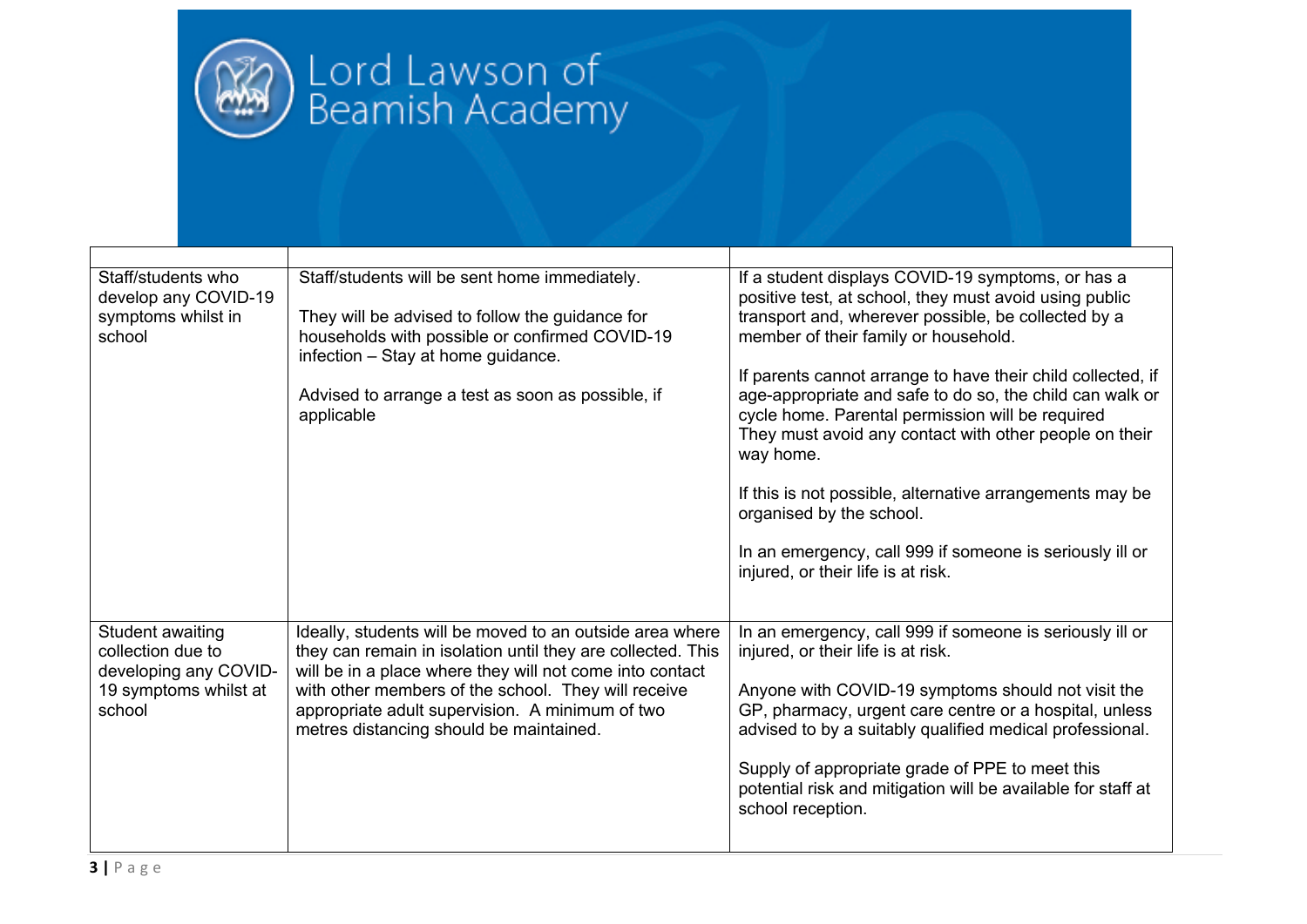

|                                                                   | If it is not possible or practical to move a student<br>outside, they need to be moved to a room where they<br>can be isolated behind a closed door, depending on<br>the age and needs of the student. They will receive<br>appropriate adult supervision. |                                                                                                                                                                                                                                                                       |
|-------------------------------------------------------------------|------------------------------------------------------------------------------------------------------------------------------------------------------------------------------------------------------------------------------------------------------------|-----------------------------------------------------------------------------------------------------------------------------------------------------------------------------------------------------------------------------------------------------------------------|
|                                                                   | A window should be opened for fresh air ventilation if it<br>is safe to do so.                                                                                                                                                                             |                                                                                                                                                                                                                                                                       |
|                                                                   | If a student needs to use the toilet facilities while<br>waiting to be collected, they should use a separate<br>room if possible. The toilet will be cleaned and<br>disinfected using appropriate cleaning products<br>afterwards.                         |                                                                                                                                                                                                                                                                       |
|                                                                   | Personal Protective Equipment (PPE) must be worn by<br>staff caring for a student while they await collection, if<br>two metres distance cannot be maintained.                                                                                             |                                                                                                                                                                                                                                                                       |
| <b>Clinically Extremely</b><br>Vulnerable (CEV)<br>staff/students | All CEV staff/students should attend school, unless they<br>are one of the very small group under paediatric or<br>specialist care, who have been advised by their GP or<br>clinician not to attend.                                                       | The school will discuss any concerns with the parents<br>of CEV students together with the relevant authority,<br>any medical or professional advisers so that specific<br>arrangements can be put in place to ensure that the<br>student can regularly attend school |
|                                                                   |                                                                                                                                                                                                                                                            | The School will provide remote education to students<br>who are unable to attend because they are complying<br>with government guidance or legislation around<br>COVID-19                                                                                             |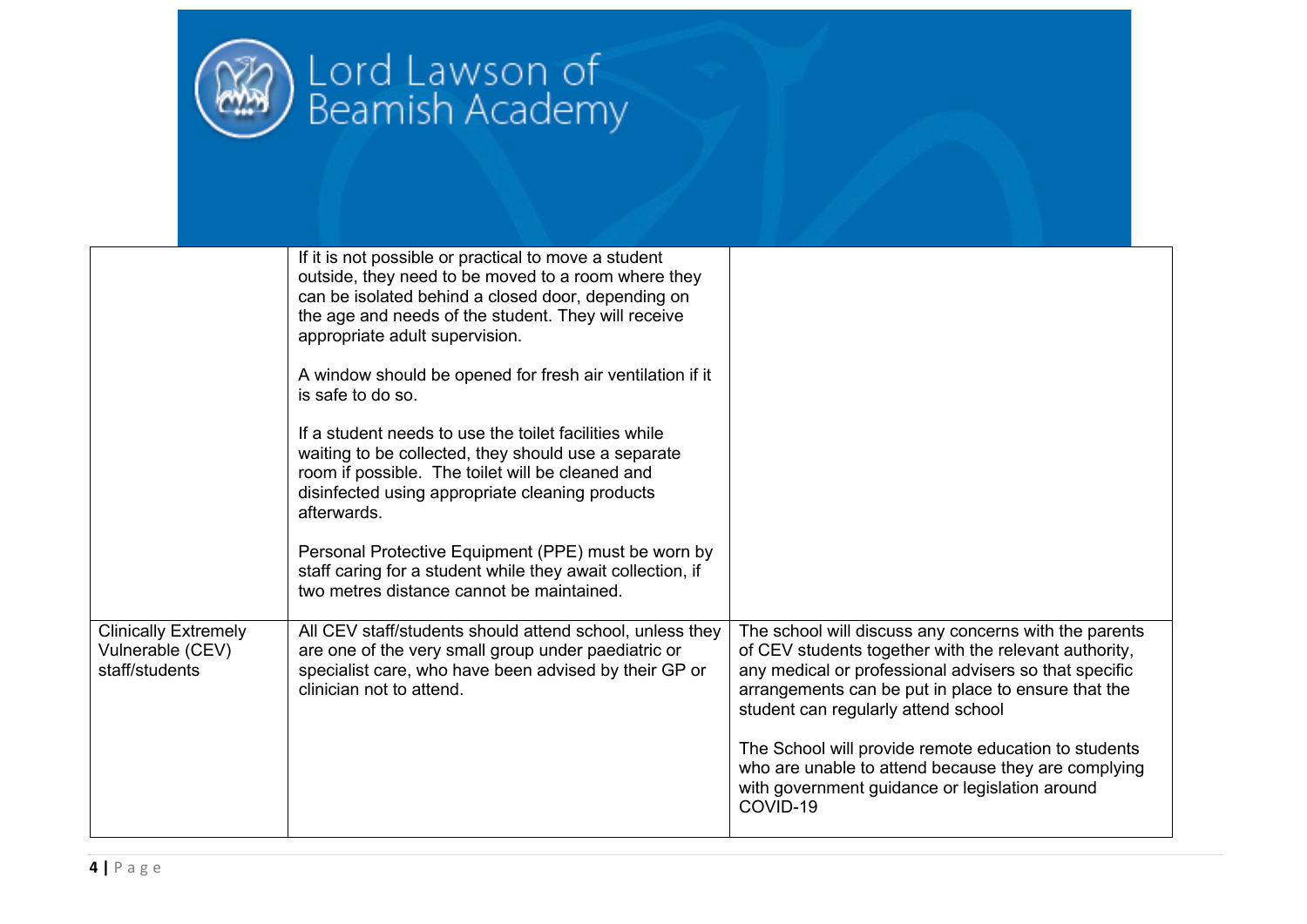

| Students who live with<br>someone who is CEV<br>or someone who is<br>clinically vulnerable<br>(CV) | These students should attend school in line with<br>government guidance                                                                                                                                                                                                                                                       | Where parents and/or students with possible risk factors<br>have concerns, they are encouraged to discuss these<br>with the school with a view to ensuring the right support<br>is in place to address those concerns<br>Further medical advice may be sought by the school<br>when necessary |
|----------------------------------------------------------------------------------------------------|-------------------------------------------------------------------------------------------------------------------------------------------------------------------------------------------------------------------------------------------------------------------------------------------------------------------------------|-----------------------------------------------------------------------------------------------------------------------------------------------------------------------------------------------------------------------------------------------------------------------------------------------|
| Arrival at and departure<br>from school                                                            | All students are encouraged to either wash or sanitise<br>their hands                                                                                                                                                                                                                                                         | Appropriate signage will be displayed<br>Supervision and direction will be put in place by duty<br>staff                                                                                                                                                                                      |
| Wearing of face<br>coverings                                                                       | Unless exempt all students are to wear correctly a<br>suitable face covering while they attend the academy.<br>Current guidelines state that face coverings should be<br>warn in classrooms and teaching areas                                                                                                                | Face coverings are available at reception and in year<br>blocks                                                                                                                                                                                                                               |
| Uniform                                                                                            | All students are required to wear their full school<br>uniform                                                                                                                                                                                                                                                                | It is advised that school uniform including any used for<br>physical activities is cleaned regularly                                                                                                                                                                                          |
| Parental visits to school<br>- including Parents'<br>evening and Open Day<br>events                | Parents are advised not to come into school without an<br>appointment or to attend a calendared event such as<br>parents' evening, open days or performances<br>Visits can take place in person although consideration<br>will still be given to the most appropriate format and<br>arrangements considering such factors as: | Many routine issues can be address successfully via<br>email, telephone or video call<br>Parents' evenings are currently being conducted<br>through video conferencing - School Cloud                                                                                                         |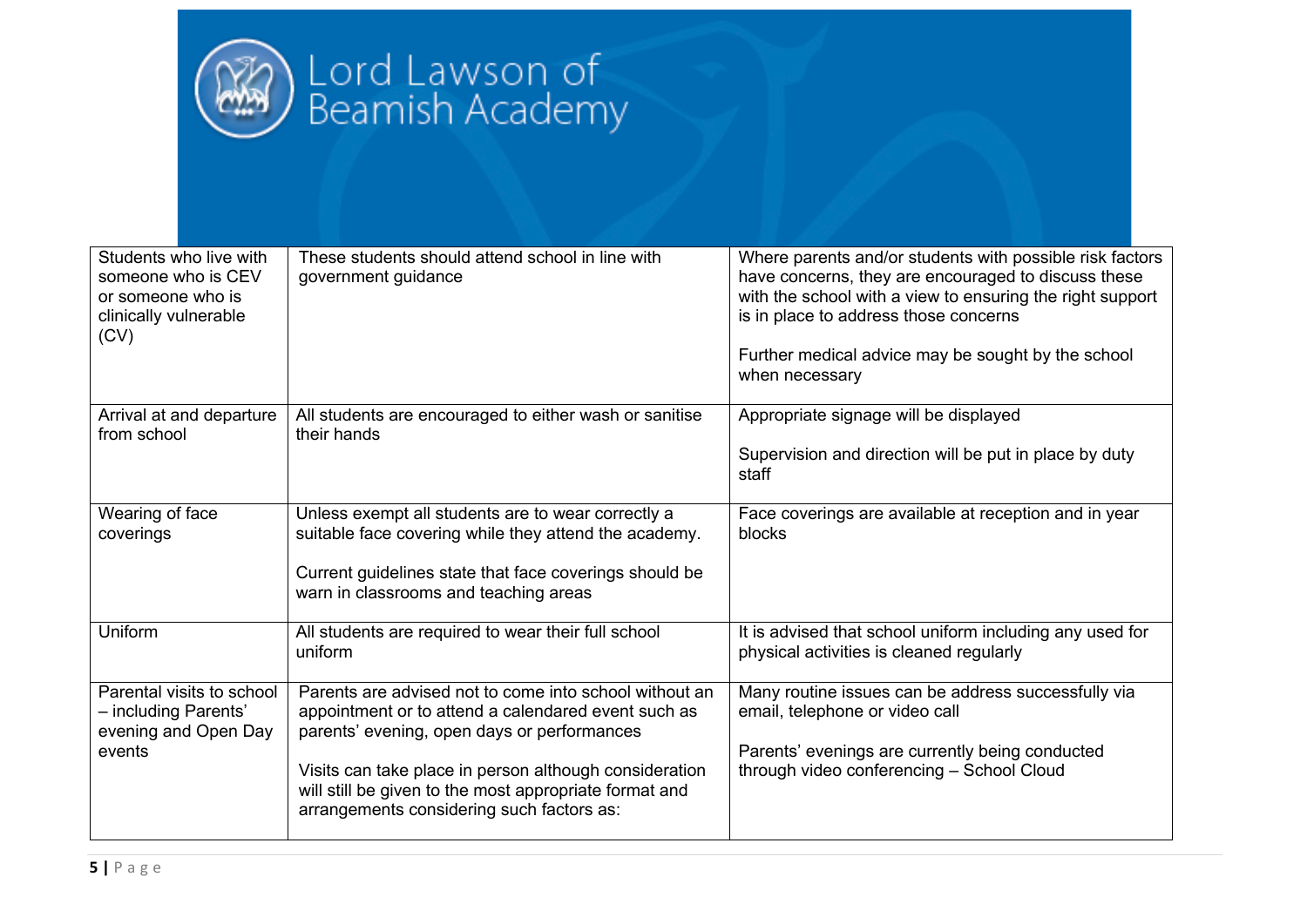

|                                                                       | • Number of people involved including those who may<br>be clinically extremely vulnerable (CEV) and/or anxious<br>• Room layout<br>• Room occupancy numbers<br>• Venue including ventilation<br>• Length of meeting<br>• Staff time & workload<br>• Hybrid mixture of face to face and online                                                                                                                 |                                                                                                           |
|-----------------------------------------------------------------------|---------------------------------------------------------------------------------------------------------------------------------------------------------------------------------------------------------------------------------------------------------------------------------------------------------------------------------------------------------------------------------------------------------------|-----------------------------------------------------------------------------------------------------------|
| Staff displaying one or<br>more of the COVID-19<br>symptoms or have a | Must not come into school and stay at home and<br>arrange for a COVID-19 test to be taken                                                                                                                                                                                                                                                                                                                     | Staff who remain well enough to continue to work<br>should do so remotely as far as is possible           |
| confirmed positive<br>COVID-19 test result<br>received through Test   | Remain at home until the result of the test has been<br>confirmed                                                                                                                                                                                                                                                                                                                                             | Staff should notify their absence to the school by<br>following the sickness absence reporting procedure  |
| and Trace                                                             | If a negative test result is received, then providing they<br>are well enough, they can return to school                                                                                                                                                                                                                                                                                                      | 10 full days is the maximum self-isolation period. Full<br>guidance can be found using the following link |
|                                                                       | If a positive test result is received then the member of<br>staff is required to self-isolate at home for up to 10 days.<br>Test and Trace will inform the member of staff of the<br>time and day they will no longer be required to self-<br>isolate from. Further details of the current isolation<br>guidance and timescales can be found using the link<br>above – Self-isolation for those with COVID-19 | Self-Isolation for those with COVID-19                                                                    |
|                                                                       | The school will encourage all individuals to take a PCR<br>test if advised to do so                                                                                                                                                                                                                                                                                                                           |                                                                                                           |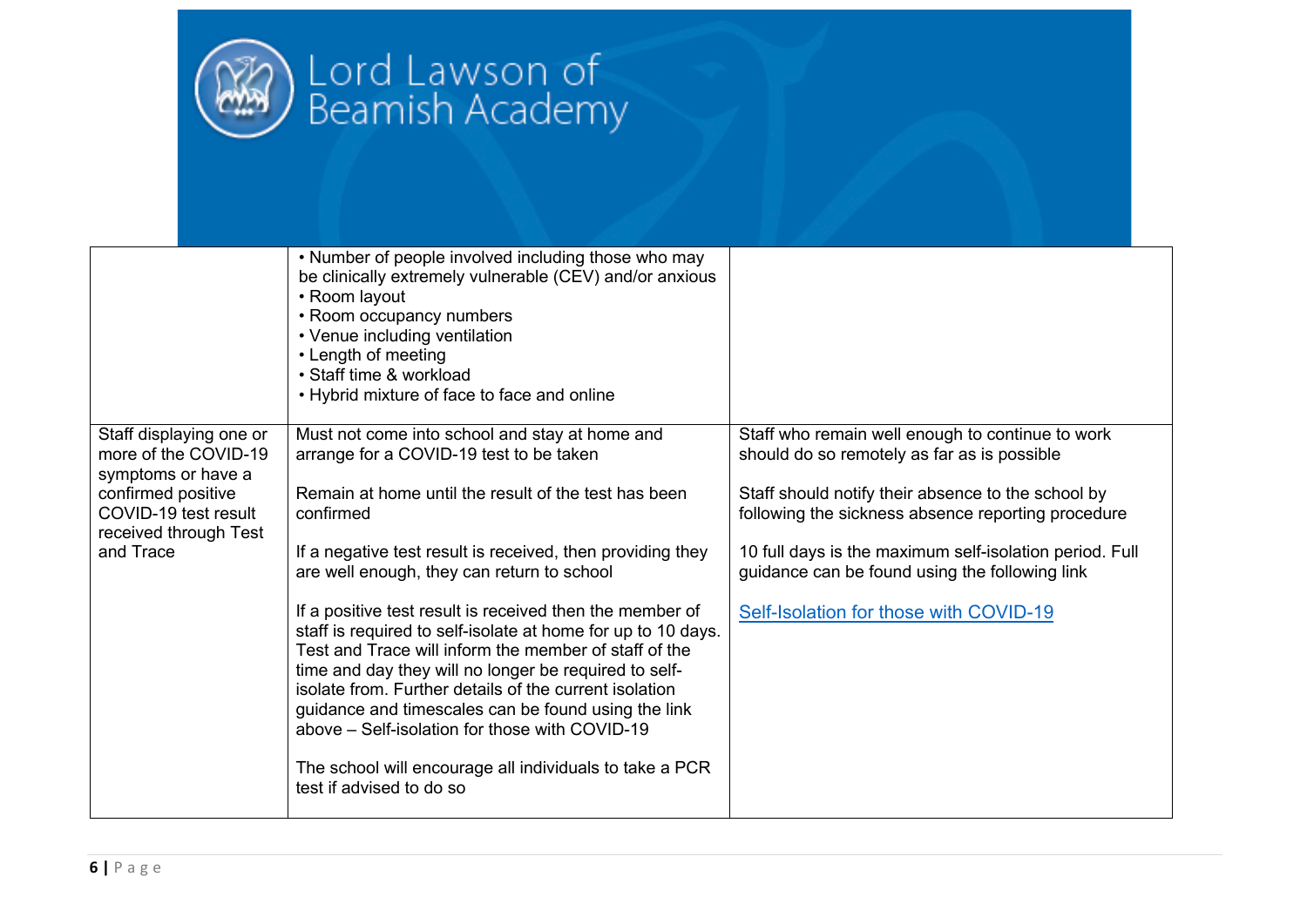

|                                                                                  | Anyone told to self-isolate by NHS Test and Trace has a<br>legal obligation to self-isolate                                                                                                                                                                                                                                                                                                                                                                                                                                                                                                                                                                         |                                                                                                                                                                                                                                                                                                                                                                                                                             |
|----------------------------------------------------------------------------------|---------------------------------------------------------------------------------------------------------------------------------------------------------------------------------------------------------------------------------------------------------------------------------------------------------------------------------------------------------------------------------------------------------------------------------------------------------------------------------------------------------------------------------------------------------------------------------------------------------------------------------------------------------------------|-----------------------------------------------------------------------------------------------------------------------------------------------------------------------------------------------------------------------------------------------------------------------------------------------------------------------------------------------------------------------------------------------------------------------------|
| If any member of staff<br>develops any COVID-<br>19 symptoms whilst in<br>school | They will be sent home immediately<br>They will be advised to follow the guidance for<br>households with possible or confirmed COVID-19<br>infection $-$ stay at home guidance<br>Advised to arrange to have a PCR test, if applicable,<br>as soon as possible                                                                                                                                                                                                                                                                                                                                                                                                      | If a member of staff displays COVID-19 symptoms, or<br>has a positive test, while at school, they should avoid<br>using public transport                                                                                                                                                                                                                                                                                    |
| Staff who are<br>clinically extremely<br>vulnerable (CEV)<br>and/or pregnant     | CEV staff are no longer required to work from home<br>The school will consult individually with each member of<br>staff who is vulnerable to establish practical and<br>reasonable measures that can be adopted to reduce<br>any identified risks.<br>The school will follow the specific guidance for pregnant<br>employees. An individual risk assessment will be<br>undertaken in consultation with the member of staff<br>Particular caution will be exercised for staff entering the<br>third trimester after 28 weeks of pregnancy where<br>additional precautions and measures will be considered<br>including reducing contact with students where relevant | Any staff who have concerns in relation to their health<br>are encouraged to discuss these with the school with a<br>view to ensuring the right support is in place to address<br>those concerns<br>All staff including those who are vulnerable are<br>encouraged to take up COVID-19 vaccines<br>All staff are encouraged to participate in twice weekly<br>LFD home testing. Test kits will be provided by the<br>school |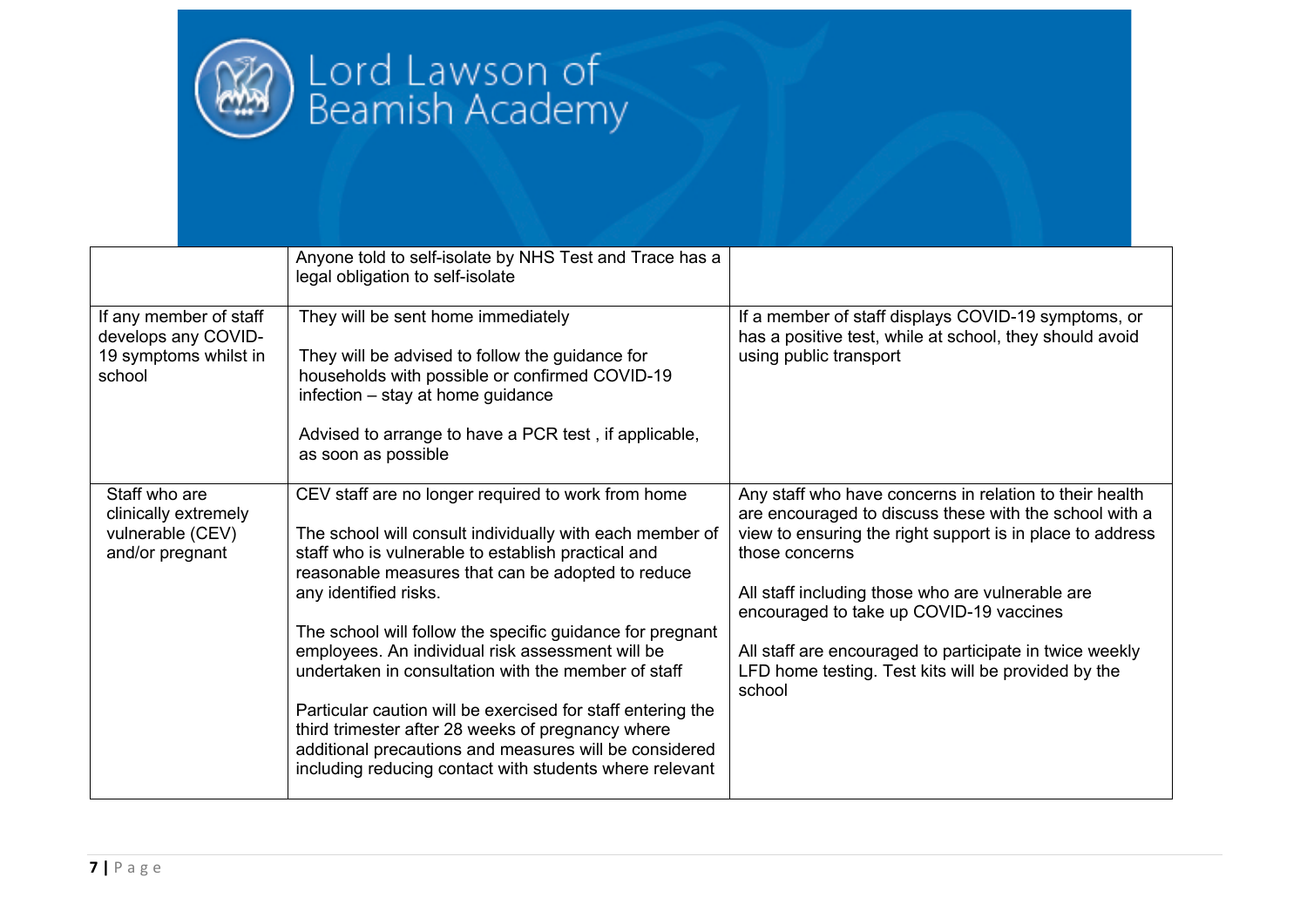

| <b>Staff Meetings</b> | Can resume in person although consideration will be<br>given to the most appropriate format and arrangements<br>considering such factors as:<br>• Number of staff involved including those who may be<br>clinically extremely vulnerable (CEV) and/or anxious<br>• Venue including ventilation<br>• Wearing of face coverings<br>• Length of meeting<br>• Staff time & workload<br>• Hybrid mixture of face to face and online |  |
|-----------------------|--------------------------------------------------------------------------------------------------------------------------------------------------------------------------------------------------------------------------------------------------------------------------------------------------------------------------------------------------------------------------------------------------------------------------------|--|
| Staff wellbeing       | Staff are regularly encouraged to raise any questions or<br>concerns in relation to COVID-19 and the school's<br>operation<br>Those staff with line management responsibility are to<br>be mindful COVID-19 concerns                                                                                                                                                                                                           |  |
| Home working          | It is no longer necessary from a COVID-19 perspective<br>for staff to work from home<br>Any home working arrangements must be agreed and<br>approved by the Principal                                                                                                                                                                                                                                                          |  |
| Vaccination           | All members of the school are encouraged to receive a<br>vaccine at the earliest opportunity and maintain up to<br>date vaccination booster when they are made available                                                                                                                                                                                                                                                       |  |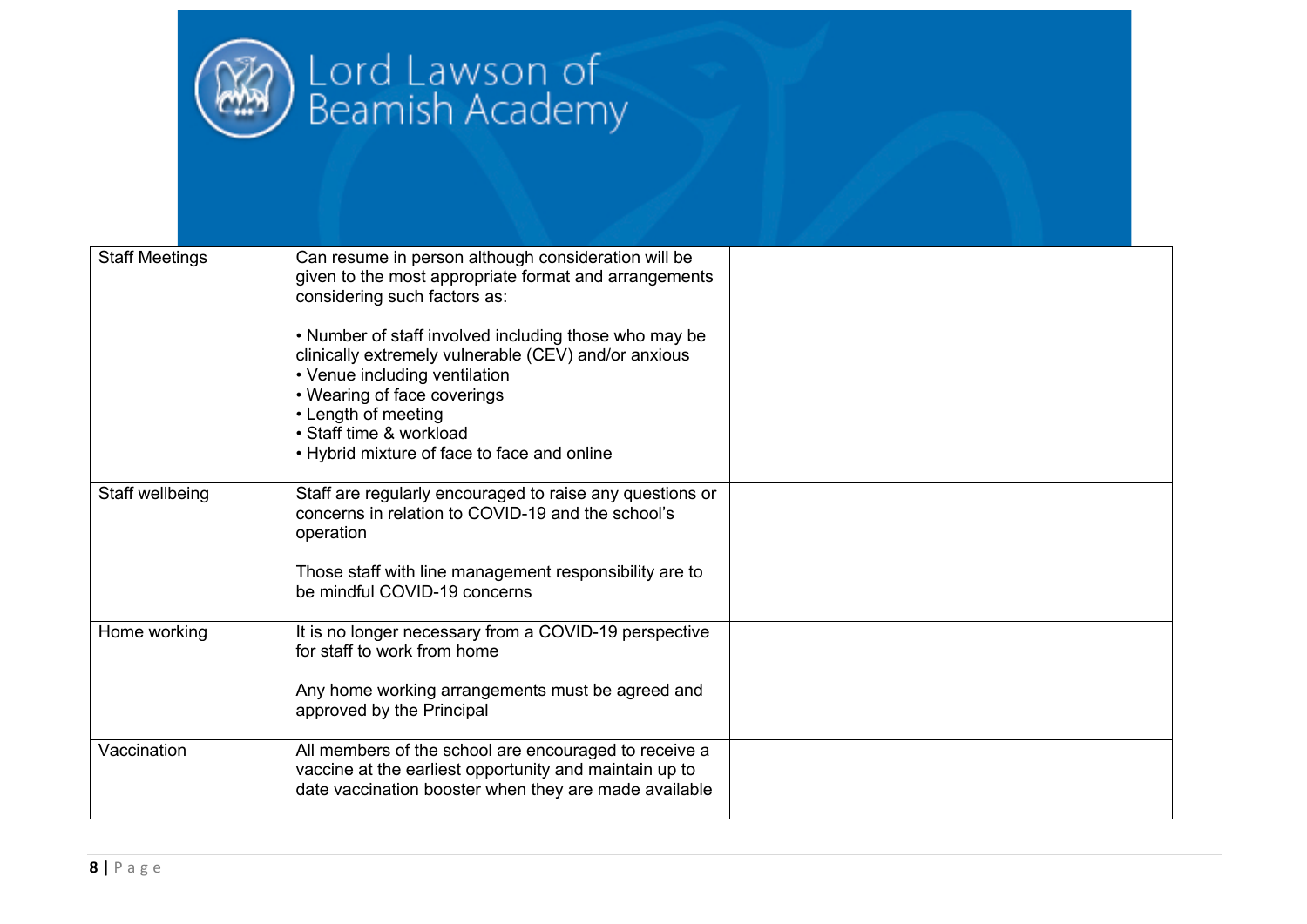

| Managing symptoms<br>and confirmed cases of<br>COVID-19 within the<br>school community | The school will take swift action when it becomes aware<br>that someone has symptoms, however mild<br>They will be sent home and should follow guidance for                                                                                                                                            | Education settings are no longer expected to undertake<br>contact tracing.<br>Contact tracing is managed through NHS Test and                         |
|----------------------------------------------------------------------------------------|--------------------------------------------------------------------------------------------------------------------------------------------------------------------------------------------------------------------------------------------------------------------------------------------------------|-------------------------------------------------------------------------------------------------------------------------------------------------------|
|                                                                                        | testing and reporting results                                                                                                                                                                                                                                                                          | Trace                                                                                                                                                 |
|                                                                                        | Parents are asked to inform the school immediately of<br>the results of a test and to provide any other relevant<br>related information reasonably requested by the school<br>where this is required to promote the health and<br>wellbeing of other members of the school community                   |                                                                                                                                                       |
| Asymptomatic testing                                                                   | Testing remains important in reducing the risk of<br>transmission of infection within schools                                                                                                                                                                                                          | Testing remains voluntary but is strongly encouraged                                                                                                  |
|                                                                                        | Staff and student undertook two on-site lateral flow<br>device (LFD) tests, three to five days apart, on their<br>return to school at the start of the autumn term 2021. In<br>addition, staff and students undertook one on-site lateral<br>flow (LFD) test on their return to school in January 2022 | Anyone who has previously received a positive COVID-<br>19 PCR test result can be, and are encouraged to be,<br>re-tested within 90 days of that test |
|                                                                                        | All staff and students should continue to test twice<br>weekly at home until this arrangement is reviewed                                                                                                                                                                                              |                                                                                                                                                       |
|                                                                                        | Those with a negative lateral flow device (LFD) test<br>result can continue to attend school unless they have<br>individually been advised otherwise by NHS Test and<br>Trace or public health                                                                                                         |                                                                                                                                                       |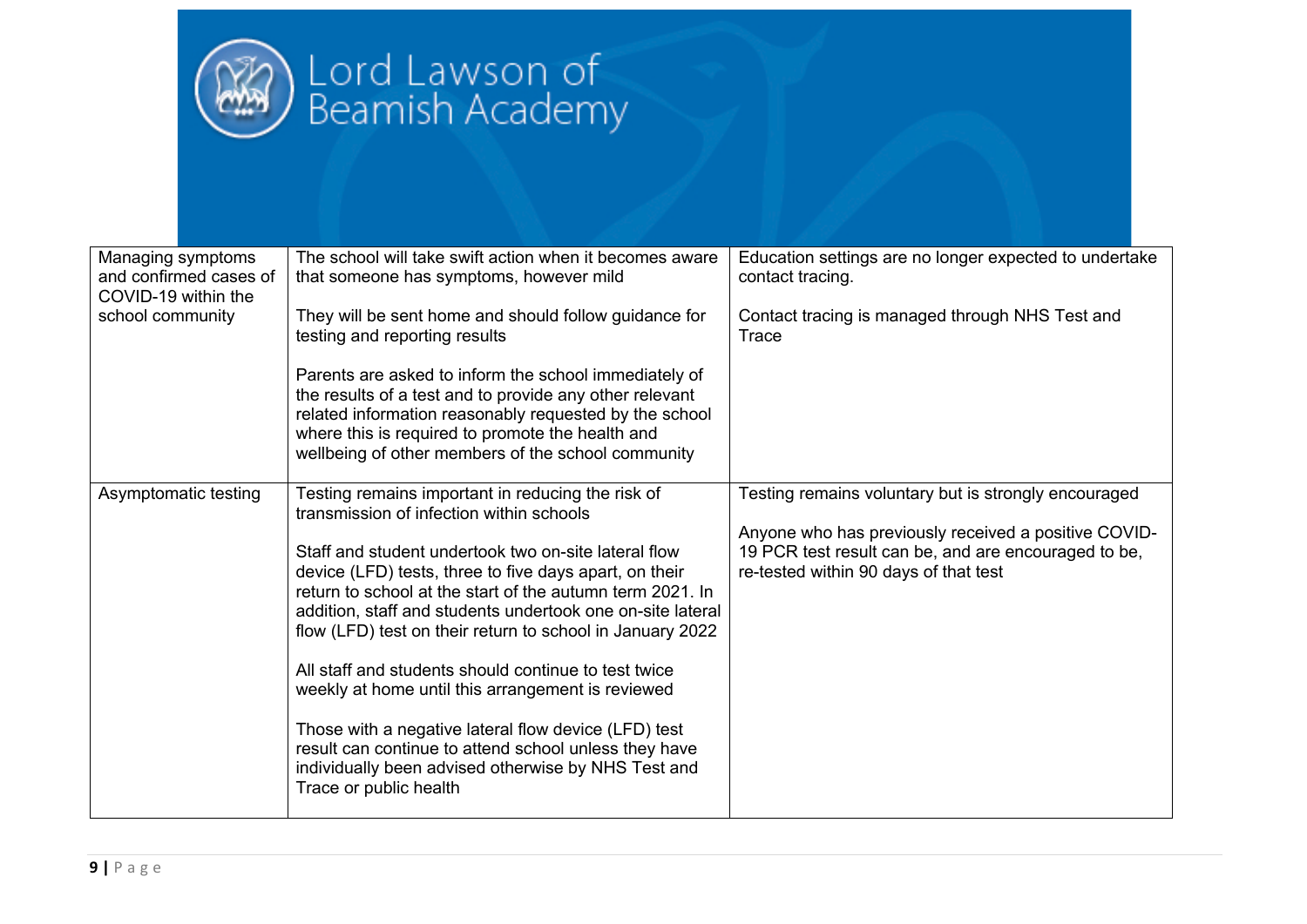

|          | Individuals with a positive lateral flow device (LFD) test<br>result will need to self-isolate in line with the stay-at-<br>home guidance for households with possible or<br>confirmed COVID-19 infection<br>They may also need to arrange a PCR test to check if<br>they have COVID-19, if applicable<br>Whilst awaiting the PCR test result, the individual<br>should continue to self-isolate                                                                                                                                                                                          |                                                                                                                                                                                                                                                                                                                     |
|----------|-------------------------------------------------------------------------------------------------------------------------------------------------------------------------------------------------------------------------------------------------------------------------------------------------------------------------------------------------------------------------------------------------------------------------------------------------------------------------------------------------------------------------------------------------------------------------------------------|---------------------------------------------------------------------------------------------------------------------------------------------------------------------------------------------------------------------------------------------------------------------------------------------------------------------|
| Cleaning | Enhanced cleaning including frequently touched<br>surfaces using products such as detergents and anti-<br>bacterial spray safely and effectively<br>As a minimum, frequently touched surfaces should be<br>wiped down twice a day, and one of these should be at<br>the beginning or the end of the day.<br>Cleaning will be more frequent depending on the<br>number of people using the space, whether they are<br>entering and exiting the setting and access to<br>handwashing and hand-sanitising facilities<br>Cleaning of frequently touched surfaces is particularly<br>important | PHE (Public Health England) has published guidance<br>on the cleaning of non-healthcare settings<br>Materials will be provided in classrooms and other<br>relevant areas where it is necessary to wipe down<br>equipment, etc between use<br>A large supply of cleaning materials will be held within<br>the school |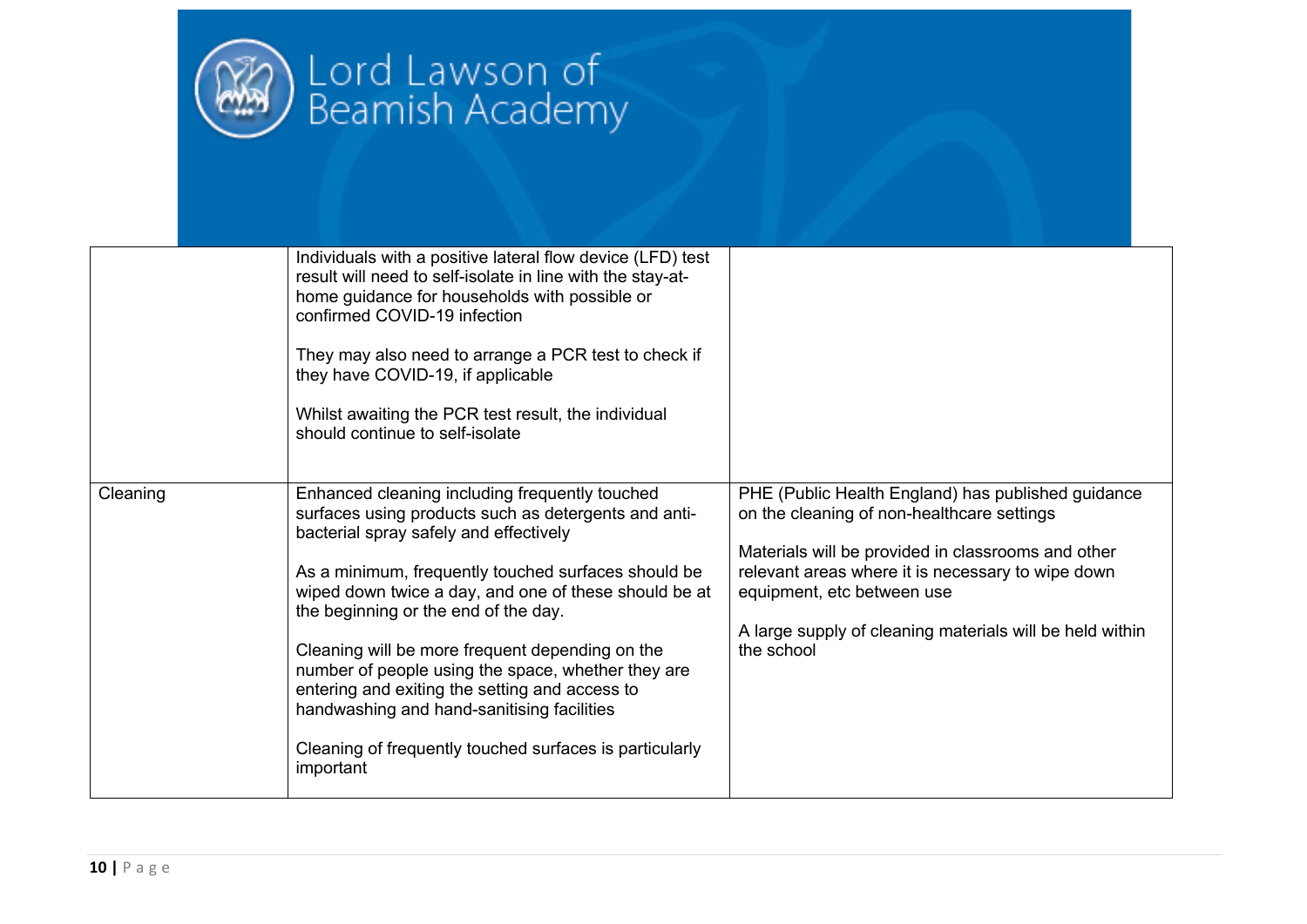

|                      | More frequent cleaning of rooms and shared areas that<br>are used by different groups e.g., dining areas, toilets<br>and yard areas<br>Toilets to be cleaned regularly<br>All staff desks, including those in classrooms, to be kept<br>clear of items to allow for effective cleaning to take<br>place<br>Where a student or staff member displays symptoms of<br>COVID-19 in school, the areas they have been in will be<br>cleaned as soon as is practically possible |                                                                                                                                                                                                                            |
|----------------------|--------------------------------------------------------------------------------------------------------------------------------------------------------------------------------------------------------------------------------------------------------------------------------------------------------------------------------------------------------------------------------------------------------------------------------------------------------------------------|----------------------------------------------------------------------------------------------------------------------------------------------------------------------------------------------------------------------------|
| Mixing and 'bubbles' | It is no longer recommended that it is necessary to keep<br>students in consistent groups ('bubbles')<br>Assemblies and other activities involving multiple<br>classes and possibly year groups will resume<br>It is no longer necessary to make alternative<br>arrangements to avoid mixing at lunch and breaktimes                                                                                                                                                     | It may become necessary to reintroduce 'bubbles' for a<br>temporary period to reduce mixing between groups.<br>This decision would involve advice and/or direction from<br>local public health teams                       |
| Hand washing         | All members of the school community should clean their<br>hands thoroughly and frequently including:<br>• when they arrive at school<br>• after going to the toilet<br>• when they return from breaks<br>• when they change rooms<br>• before and after handling or eating food                                                                                                                                                                                          | Soap and hand sanitiser supplies are checked at least<br>daily by the Site Manager and cleaning staff and<br>resupplied promptly as required<br>Any immediate concerns or issues should be reported<br>to the Site Manager |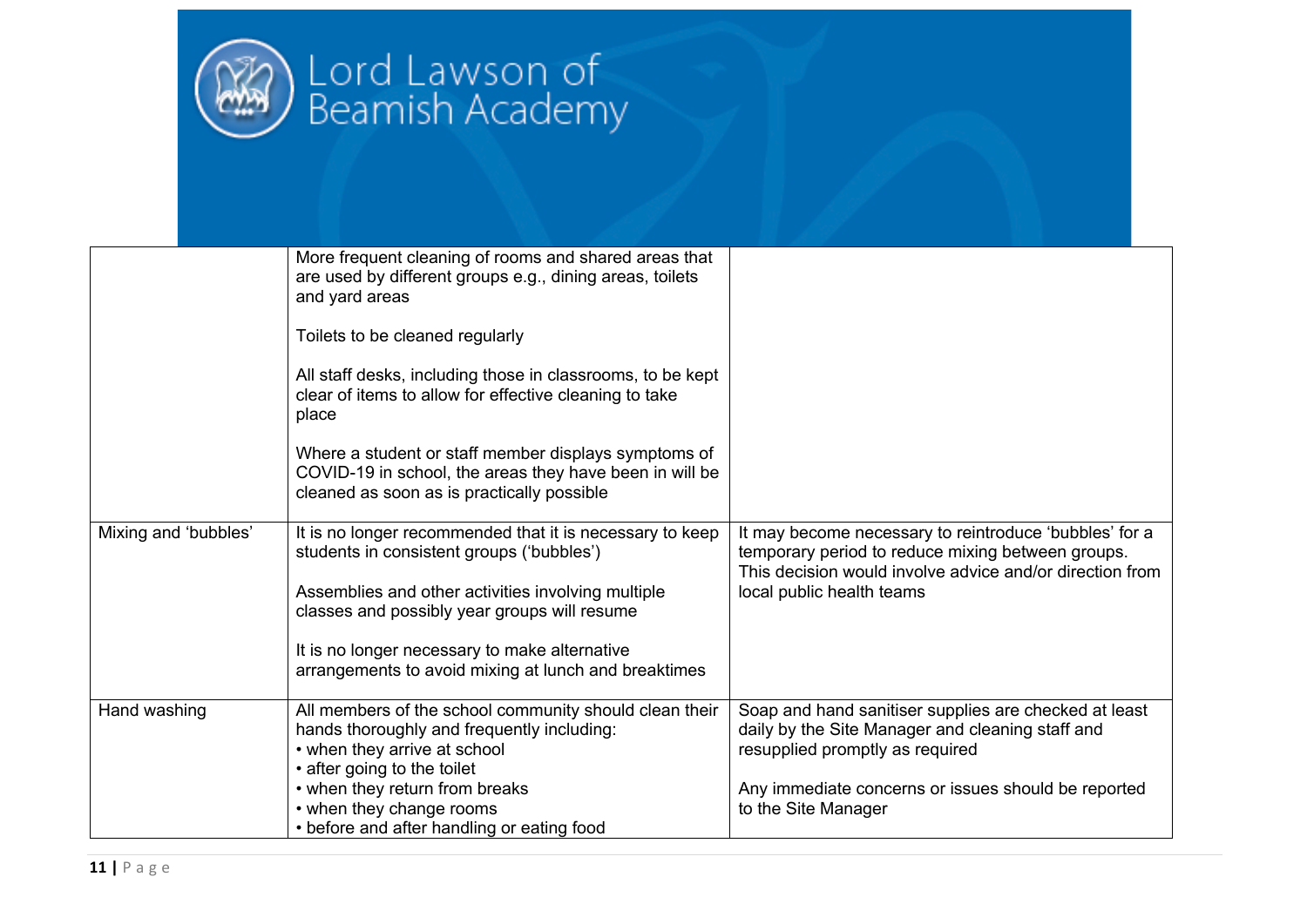

|                     |                                                                                                                                                 | Levels of supply to be monitored and reordered                                                                          |
|---------------------|-------------------------------------------------------------------------------------------------------------------------------------------------|-------------------------------------------------------------------------------------------------------------------------|
|                     |                                                                                                                                                 | Sanitiser pumps and wipes should be made available in<br>all rooms                                                      |
| Respiratory hygiene | Continue to promote 'catch it, bin it, kill it'                                                                                                 |                                                                                                                         |
|                     | Good supply of disposable tissues for students and staff                                                                                        |                                                                                                                         |
|                     | Bin contents to be emptied regularly including<br>throughout the school day                                                                     |                                                                                                                         |
| Ventilation         | Ensure all rooms and buildings are well ventilated<br>balanced against a comfortable temperature and<br>environment for learning and activities | The school has received CO2 monitors. These have<br>been distributed throughout the school on a risk-based<br>approach. |
|                     | Particularly applicable where visitors such as parents<br>are on site, for example, open days.                                                  |                                                                                                                         |
|                     | Opening external windows will improve natural<br>ventilation                                                                                    |                                                                                                                         |
|                     | In cooler weather, windows should be open just enough<br>to provide constant background ventilation                                             |                                                                                                                         |
|                     | Unoccupied rooms should be ventilated as fully as it is<br>practical do so                                                                      |                                                                                                                         |
|                     | Opening internal doors can also assist with creating a<br>throughput of air                                                                     |                                                                                                                         |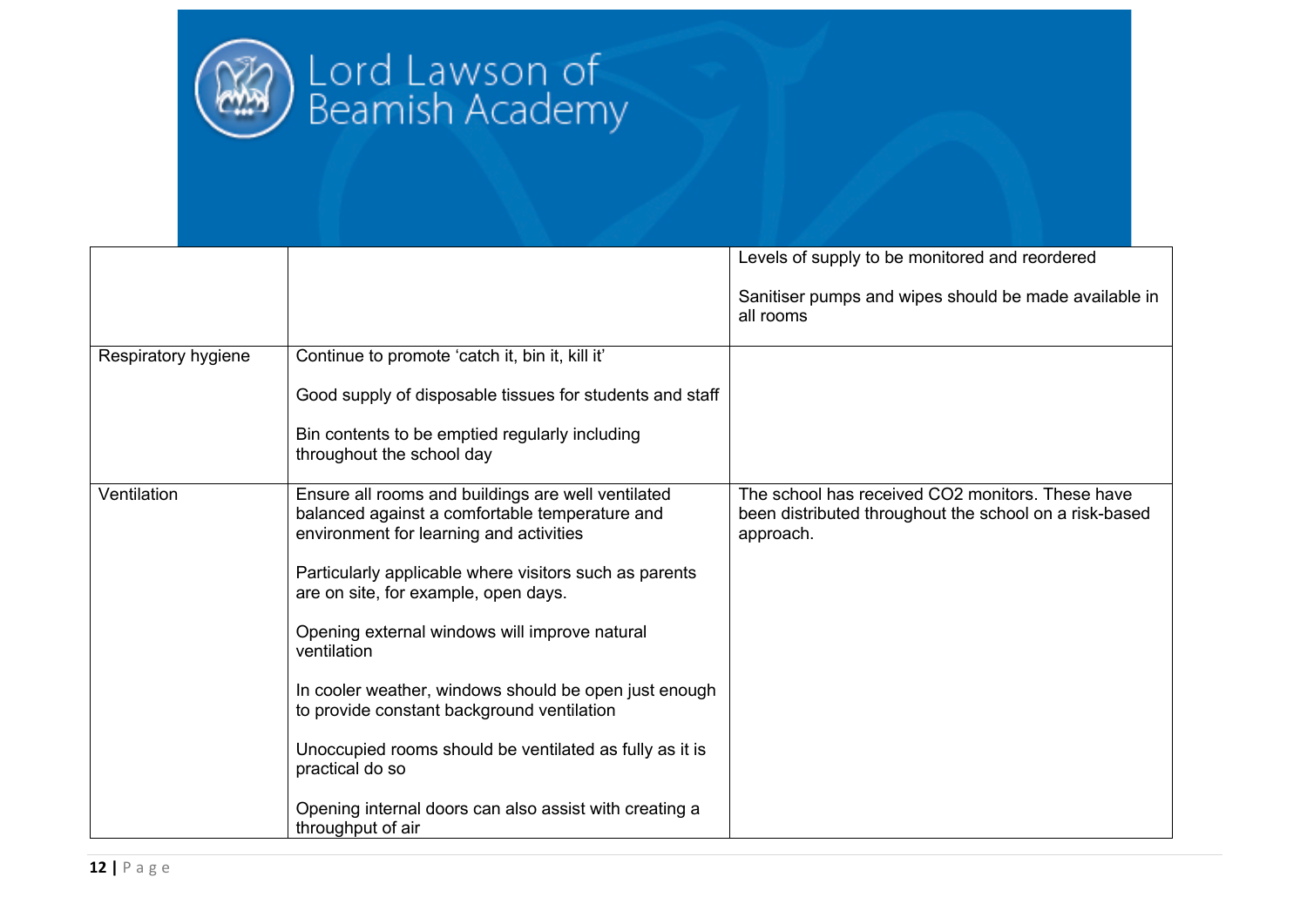

|                                                 | External opening doors may also be used if they are not<br>fire doors and where safe to do so                                                                                                              |                                                                                                                                                                                                                            |
|-------------------------------------------------|------------------------------------------------------------------------------------------------------------------------------------------------------------------------------------------------------------|----------------------------------------------------------------------------------------------------------------------------------------------------------------------------------------------------------------------------|
| Admitting children and<br>staff back to school  | The student or staff member who tested positive for<br>COVID-19 can return to their normal routine and stop<br>self-isolating after they have finished their isolation<br>period                           |                                                                                                                                                                                                                            |
|                                                 | Self-Isolation for those with COVID-19                                                                                                                                                                     |                                                                                                                                                                                                                            |
|                                                 | The school can take the decision to refuse the student<br>or staff member if, in its reasonable judgement, it is<br>necessary to protect other students and staff from<br>possible infection with COVID-19 |                                                                                                                                                                                                                            |
| Student wellbeing and<br>support                | Identify students who are reluctant or anxious about<br>attending or who are at risk of disengagement and<br>develop plans for re-engaging them                                                            | Consider those students who may be considered more<br>vulnerable including, those with lower levels of<br>attendance and punctuality prior to the pandemic, those<br>who have not engaged regularly with the school during |
|                                                 | Identify and support students where there are existing<br>or new concerns in relation to their wellbeing and/or<br>mental health                                                                           | the pandemic as well as those with SEND                                                                                                                                                                                    |
|                                                 | Support will be provided for students who are self-<br>isolating, shielding or vulnerable                                                                                                                  |                                                                                                                                                                                                                            |
| First aid and<br>administration of<br>medicines | Normal first aid arrangements apply including checking<br>and resupplying first aid kits                                                                                                                   |                                                                                                                                                                                                                            |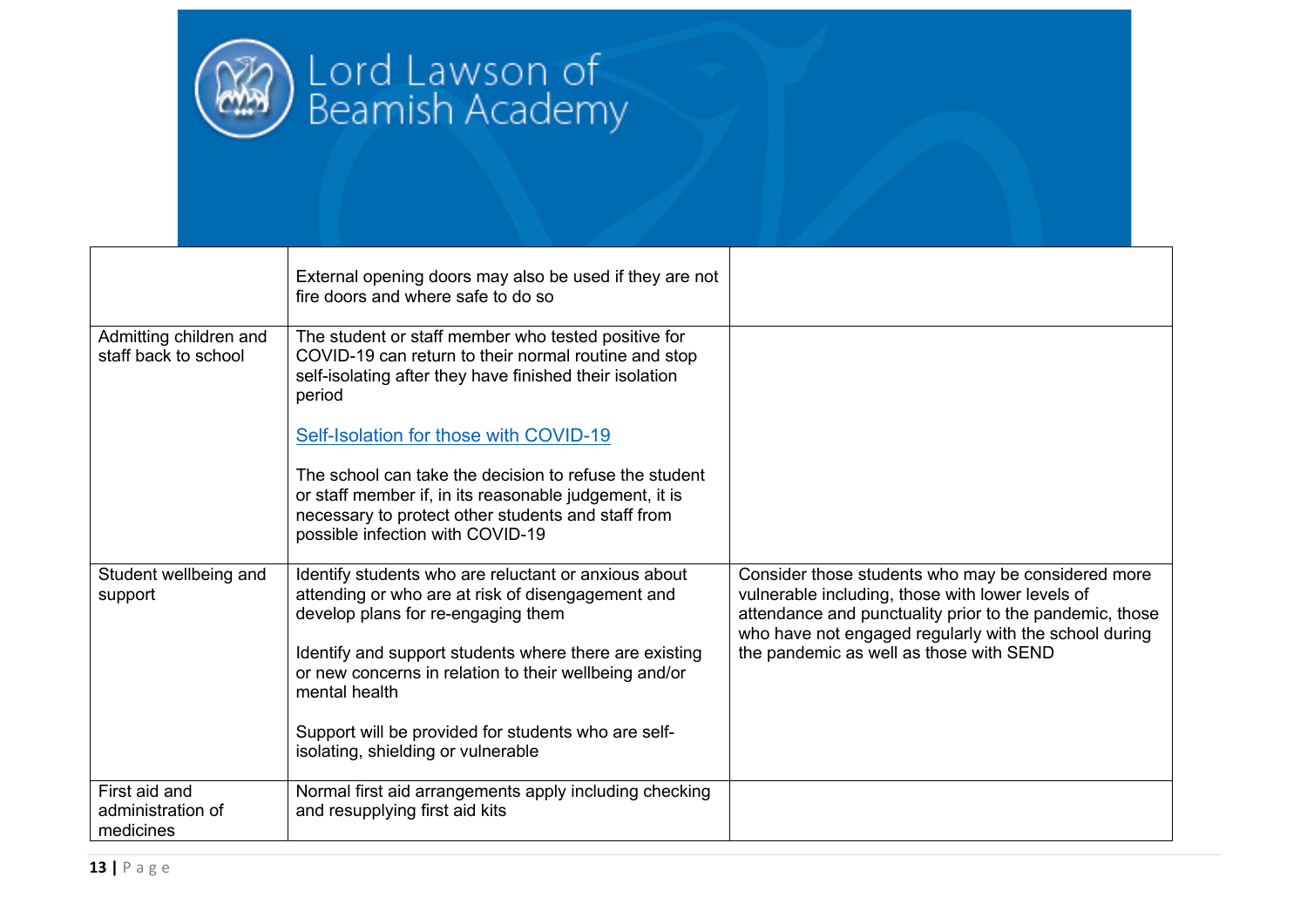

|            | PPE should be worn by staff administering first aid<br>and/or medicines if social distancing cannot be<br>observed                                                                                      |                                                                                                                                                                              |
|------------|---------------------------------------------------------------------------------------------------------------------------------------------------------------------------------------------------------|------------------------------------------------------------------------------------------------------------------------------------------------------------------------------|
| Curriculum | Remain ambitious, broad and balanced. The school<br>does not anticipate any current significant adjustment to<br>its curriculum as a result of COVID-19                                                 | It is important that the curriculum is adapted to consider<br>students' positions and needs following the period and<br>effects of lockdown and remote teaching and learning |
|            | Planned based on the educational needs of students                                                                                                                                                      | There may be a need to meet a range of remote<br>teaching and learning needs: for individuals alongside                                                                      |
|            | Remote teaching and learning integrated into planning<br>for those students who are not able to attend school                                                                                           | classroom delivery; for some year groups or for all<br>students.                                                                                                             |
|            | Ensure any students educated at home for some of the<br>time are given the support they need to make continued<br>academic progress                                                                     |                                                                                                                                                                              |
| Attendance | School attendance has been mandatory for all students<br>since 8th March 2021                                                                                                                           |                                                                                                                                                                              |
| Classrooms | Doors to be left open for increased ventilation where it is<br>safe and practical to do so                                                                                                              |                                                                                                                                                                              |
|            | All staff and students are encouraged to wipe down<br>frequently touched surfaces and objects in classrooms<br>and lessons particularly where equipment (e.g.,<br>keyboards, science, sports) is shared |                                                                                                                                                                              |